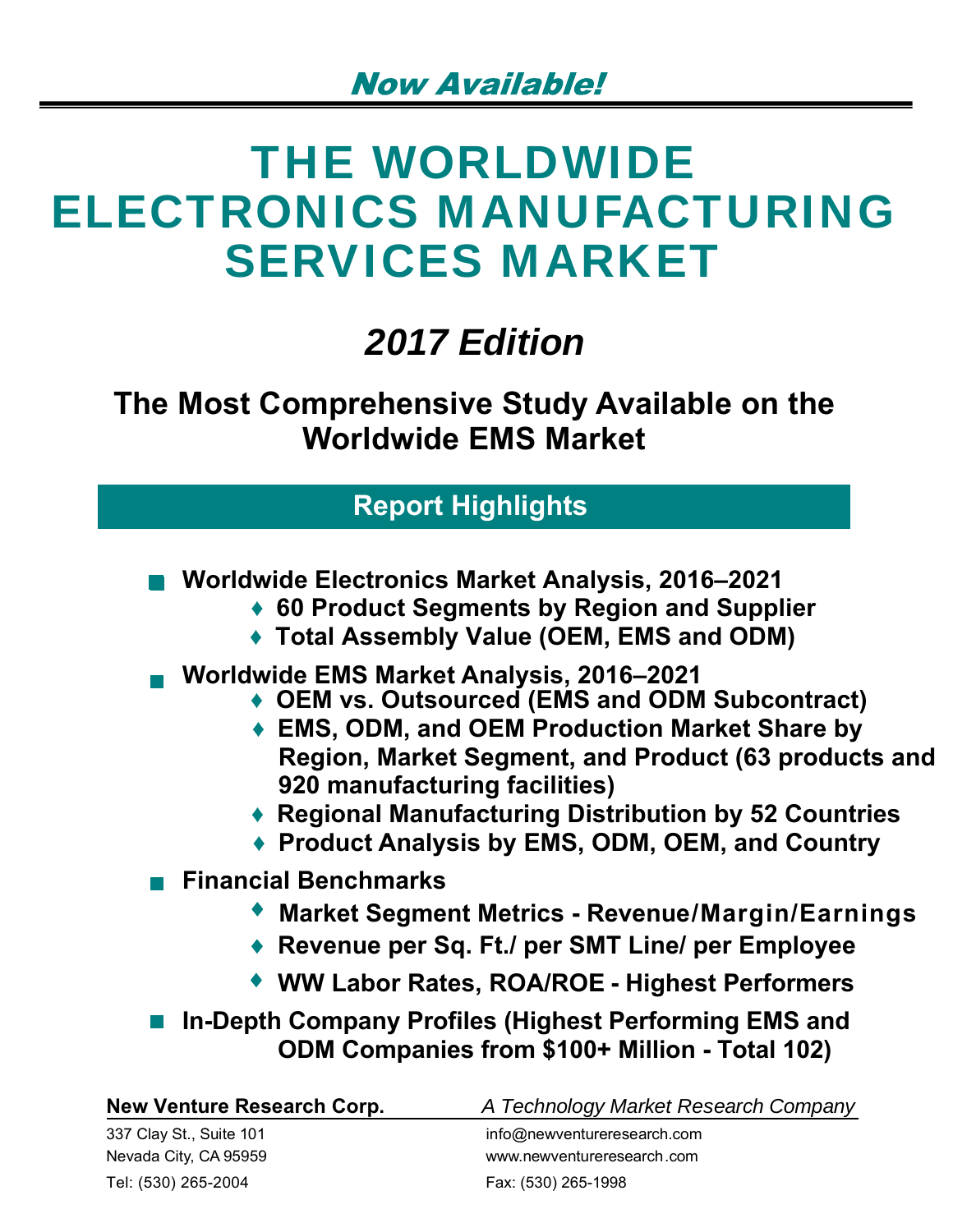## **Synopsis**

The worldwide electronics manufacturing services (EMS) market is a determining force in production of electronics products and now accounts for almost 40 percent of all assembly. While the rate of growth for outsourcing has slowed, it still represents the most desired manufacturing model for the assembly of advanced electronics products available to OEM companies. The EMS industry declined approximately 1.1 percent in 2016 as a result of the slowing of sales for PCs (desktop, notebook and ultra).

**New Venture Research (NVR)** has followed this industry for over 24 years and is pleased to offer our latest update on this continually expanding market. Our report, *The Worldwide Electronics Manufacturing Services Market – 2017 Edition* is the most comprehensive market research report on the EMS industry. This analysis focuses on the leading players, growing market segments, total available market (TAM), and emerging manufacturing opportunities and technologies by numerous product and country.

The report begins with an analysis of the worldwide electronics assembly market in terms of cost of goods sold, thus providing a baseline for the manufacturing value of electronics product assemblies. This forecast is checked against 63 individual product segments, including for the first time, The Internet of Things. The IoTs is looked at by industry segment (automotive, communications, computer/peripherals, consumer, industrial, medical, aviation and aerospace and defense industries) as well as applications in home, commercial and government. **NVR** estimates that total electronics assembly value was \$1.4 trillion in 2016 and will grow to approximately \$1.7 trillion in 2021. Fueled by the demand for EMS services, the contract manufacturing industry will grow from \$425 billion in 2016 to \$551 billion in 2021 - approximately at a 5.3 percent CAGR.

To support this conclusion, the report analyzes the EMS industry in a variety of ways. First, it reviews the worldwide market for EMS and OEM electronics assembly by individual product. Second, the report

analyzes the EMS industry, including a breakdown of the market leaders and relative share by industry and region. Third, the market opportunity for emerging growth is presented by product and country across 63 product segments and 916 manufacturing sites. No other report gives such detail by country wage rate and regional product assembly. The data can also be purchased as an Excel file to allow for easy analysis of the hundreds of variables collected in the report.

The report also includes an EMS financial performance analysis for the best-performing companies and examines a variety of critical financial metrics. Another chapter reviews EMS mergers and acquisitions for the past few years and the impact on the growth of the industry and its competitiveness.

The report concludes with profiles of the largest EMS and ODM firms (102 companies–82 EMS and 20 ODM) from all over the world. These reviews summarize the market focus of each company, its leading customers, and each company's financial production performance statistics. The intent of these profiles is to serve as a global directory and competitive analysis tool for industry participants.



*The Worldwide Electronics Manufacturing Services Market, 2017 Edition* is the product of hundreds of hours of research. The report sells for \$3995, with extra single-user licenses at \$500 and a corporate license at \$1500. This report is available in PDF format and is delivered by email (print at extra cost). An Excel spreadsheet of all data and tables may also be obtained for an additional \$1000.

## **About the Author**

**Randall Sherman** is the president and principal analyst of New Venture Research Corp., a technology market research and business consulting firm focused on the EMS and OEM electronics manufacturing industries. Mr. Sherman has more than 25 years' experience in technology and business research. He began his career as a telecom network design engineer and holds an undergraduate degree in Astrophysics. He has held senior positions at various market research firms, including Creative Strategies, Frost and Sullivan, and BIS Strategic Decisions. Mr. Sherman holds an MSEE from the University of Colorado and an MBA from the Edinburgh School of Business.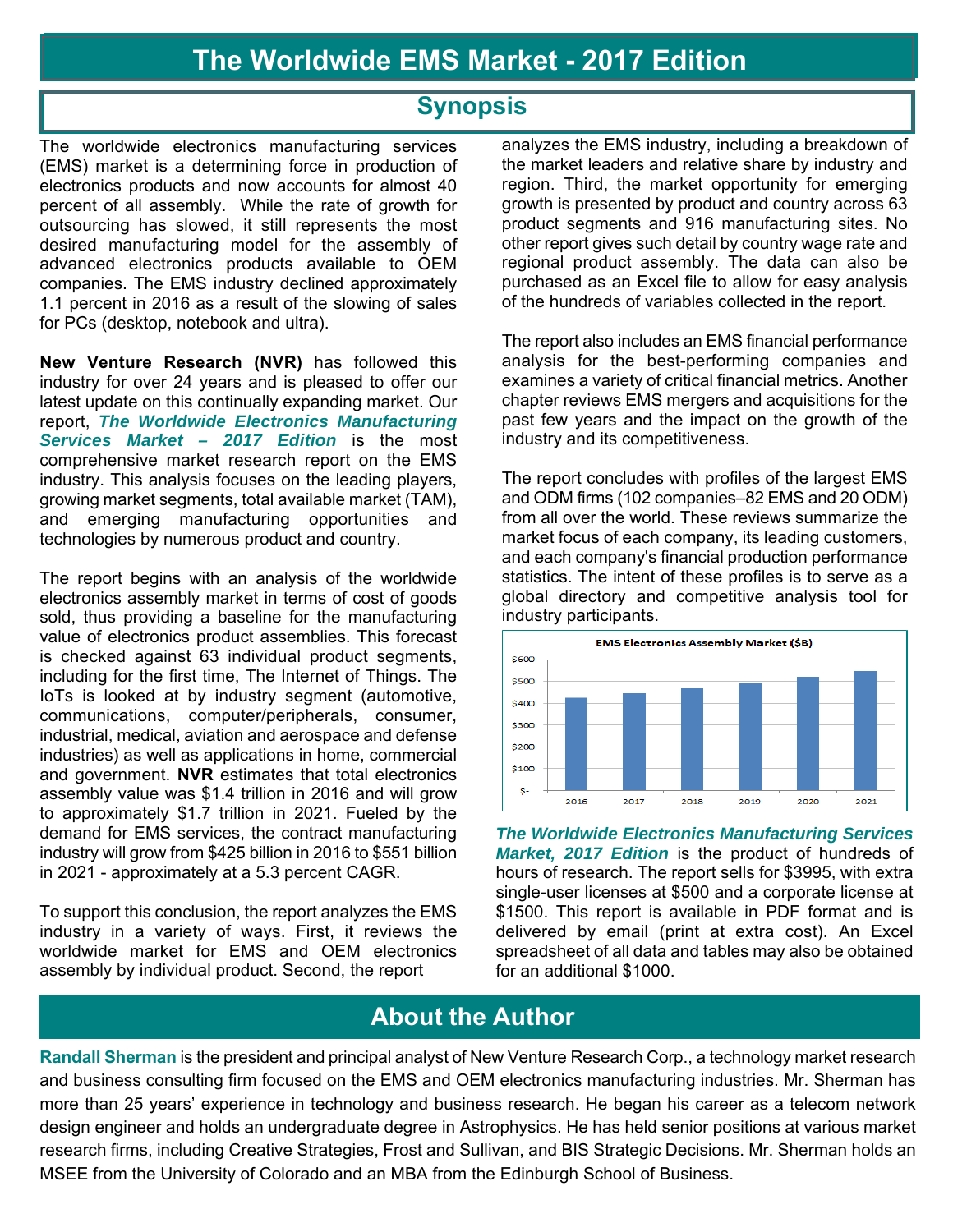## **Table of Contents**

#### **Chapter 1: Introduction**

**Objectives Organization Methodology**

#### **Chapter 2: Executive Summary**

**Worldwide Market Forecast Regional Market Share Application Market Share EMS Market Share EMS Performance**

#### **Chapter 3: Worldwide Electronics Industry Forecast, 2016 - 2021**

**Overview World Economic Outlook Summary Forecast Industry Forecasts Communications (9 product segments) Computers (11 product segments) Consumer (12 product segments) Industrial (4 product segments) Medical (3 product segments) Automotive (4 product segments) Aviation, Defense, Other Transportation (6 product segments) Internet of Things (11 product segments)**

#### **Chapter 4: EMS Industry Structure, 2016**

**The Worldwide OEM Market for Electronic Products Manufacturing Sources for Electronics Products OEM Market by Seven Market Segments EMS Market by Manufacturing Source (OEM, EMS) EMS Statistics by Company Size (large/med/small) Regional Production Market Share (53 Countries) Americas (5 countries) EMEA (30 countries) APAC (18 countries) Industry Production by Market Share (63 products) Communications (9 product segments) Computer (11 product segments) Consumer (12 product segments) Industrial (4 product segments) Medical (3 product segments) Automotive (4 product segments) Commercial Aviation (5 product segments) Military/Defense, Other Transportation (6 product segments) Internet of Things (11 product segments) Worldwide EMS Supplier Market Share**

#### **Chapter 5: Industry Forecast, 2016-2021**

**Worldwide OEM Market for all Electronic Products Manufacturing Source for Electronics Assembly OEM Market by Product and Market Segment EMS Market by Production Source (OEM, EMS) Regional Production Share by Country/Segment Product Application Forecast (EMS, ODM) Total WW Available Market by Product/Country**

#### **Chapter 6: Financial Benchmarks**

#### **Overview**

**Financial Performance Benchmarks 5-Year Sales Growth Rankings Net Income Averages by Market Segment Gross Margins by Market Segment Return on Assets (Average plus Leaders) Return on Equity (Averages plus Leaders) Revenue per Employee (Average plus Leaders) Revenue per Square Foot of Manufacturing Space Other Performance Metrics - Earnings per Share Growth (Average plus Leaders) Average Base Wage Rate by 52 Countries Summary Performance Rankings by Leading Supplier** 

#### **Chapter 7: Mergers and Acquisitions**

**Past Activity, 2011 - 2016 - Largest and Best Deals by Year Acquisition Classes and Valuations - Methods Best OEM Divestment Opportunities by Region M/A activity in the IoT by OEM, EMS, ODM, OSAT and IDM**

#### **Chapter 8: Company Profiles of Leading Suppliers**

**3CEMS Accton Alco Electronics ALL CIRCUITS Alpha Networks AmTRAN AsteelFlash Benchmark Beyonics BMK CCS Celestica Cicor Compal Electronics Computime Connect Creation DBG Delta Electronics Di-Nikko Ducommun Elemaster Elite Industrial ECS Enics EOLANE ESCATEC Fabrinet Fideltronik Firstronic Flex Foxconn-Hon Hai Gemtek Technology Gigabyte**

**Global Brands Mfg. Providence GPV Hana Micro HANZA Group IEC Electronics IMI Inventec Jabil Katek Katolec KeyTronicEMS Kimball Kitron LACROIX Leesys Lite-On MC ASSEMBLY Melecs Micro-Star MiTAC NEO Technology New Kinpo Neways Nippon Mfg. Nortech Systems NOTE OSE Pan-International PC Partner PCI Pegatron PKC Plexus Prettl**

**Qisda Quanta Sanmina Scanfil Season Group Selcom Sercomm Shenzhen Kaifa SigmaTron SIIX SMT Technologies SMTC Sparton Technology Sumitronics Supermicro Suzhou Etron SVI Topscom TPV TQ Group TSMT TT Electronics UMC USI Valuetronics Venture VIDEOTON V.S. Industry VTech Wistron WKK Wong's Zollner**